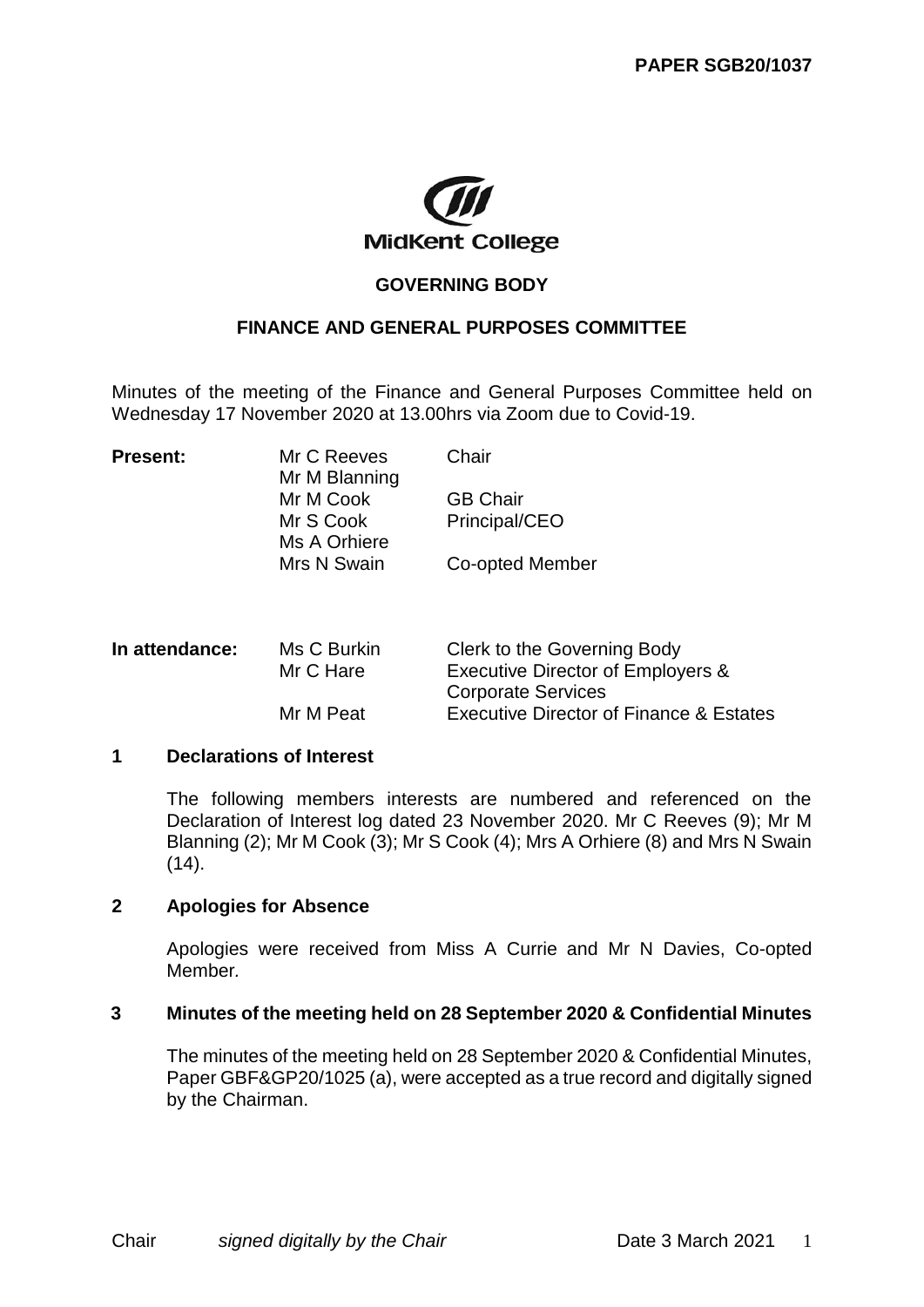# **4 Matters Arising and Outstanding Matters Report**

Members discussed Paper GBF&GP20/1026, the Outstanding Matters Report.

- No 1. Capital Projects Feasibility Study under Item 9 and BF for completion when a project commences. **Ongoing.**
- No 2. Estate MLPS Currently focusing on Covid. Future focus will be to reduce the electricity usage and minimising waste**. Ongoing**
- No 3. Utilisation of College Reserves Update BF New year following the MKC/MKCTS Strategic agreement. **Ongoing.**
- No 4. Financial Regulations & Procedures BF New Year following the MKC/MKCTS Strategic agreement. **Ongoing.**
- No 5. HR Annual Report Management spine salary scale. Members noted that further debate is required on this subject. Chair to decide on agenda item. **Ongoing**

**Action: Chair**

- No 6. ICT Policy 2021/22 approved **Complete.**
- No 7. Contracted Out Provision included in the Management accounts **Complete and included in item 5.**
- No 8. Management Accounts July 2020 **-** loan to MKCTS **Noted for Strategic Group discussion.**
- No 9. Management Accounts July 2020 Adjustments to the pension costs paper included. **Complete.**

# **5 Draft Management Accounts to the end of September 2020**

Martin Peat introduced paper GBF&GP20/1027, the MKC draft management accounts to the end of September 2020.

Martin Peat introduced paper GBF&GP20/1027a, the MKCTS draft management accounts to the end of September 2020.

*This item was minuted as confidential.*

Members **accepted** the accounts and thanked M Peat.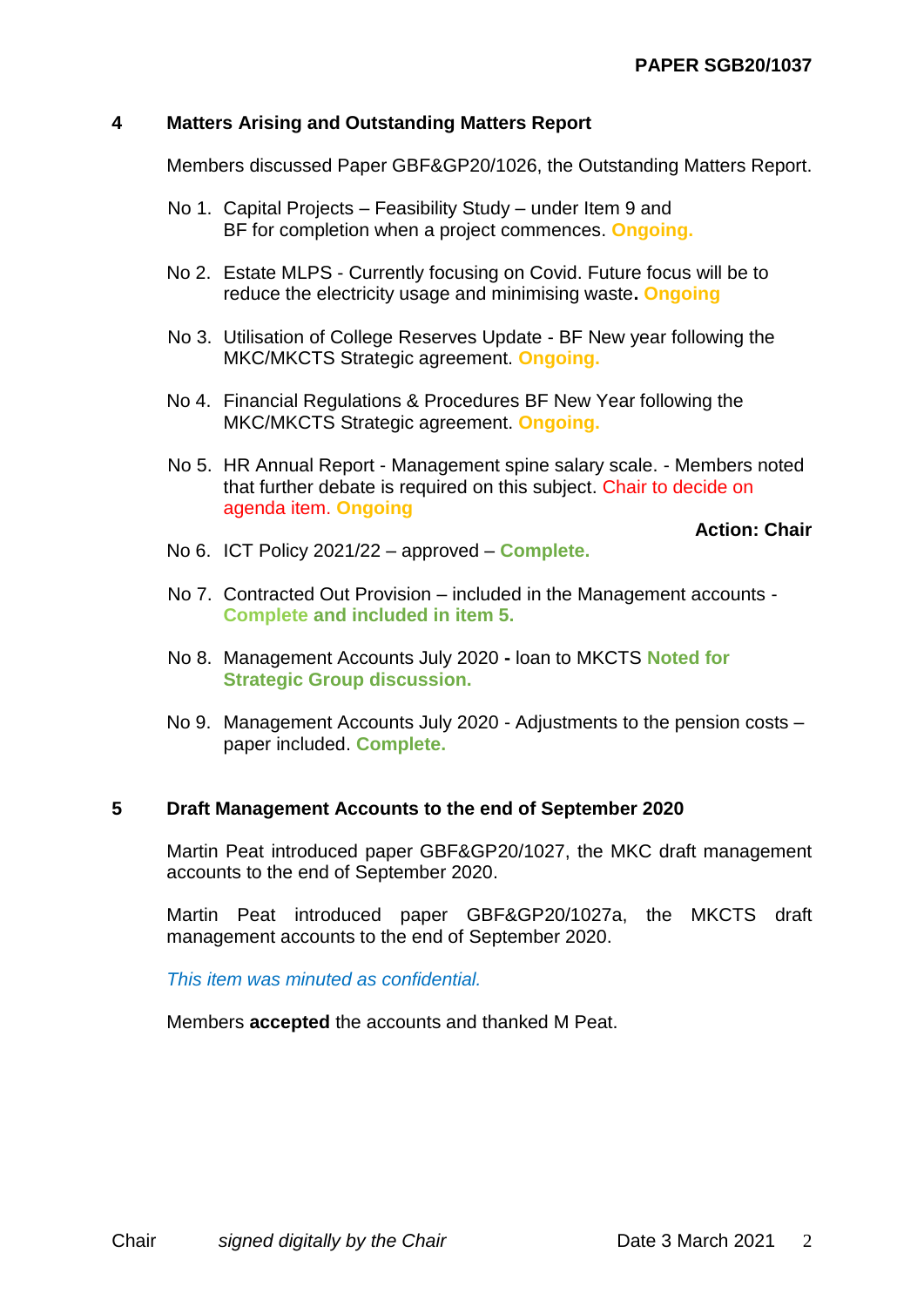## **6 Pay Award 2020/21 – Paper GBF&GP20/1028**

Simon Cook presented the paper to propose the annual staff pay award for 2020/21 for the College.

The paper provided an introduction to the pay award proposal, a short background for Governors who have previously not been involved in pay award discussions at the College and the proposal for 2020/21.

S Cook explained the paper and members debated the four options. They considered the pay to income ratio and the budgeted amount. Members **agreed** the pay award level for 2020/21 based upon the **recommendation** of 1%.

This will be **recommended** to the Governing Body on 9 December 2020. **Action: C Reeves**

## **7 Annual Review of ICT Strategy and Investment – Paper GBF&GP20/1029**

Paul Hogben joined the meeting to present the two papers. These provided an overview of the progress in Year 3 of the ICT Strategy and an outline of the key investments in the 2020/21 academic year.

P Hogben explained that there has been a focus on teaching and learning from a remote perspective due to the current circumstances. Members noted the good progress to achieve Cyber Essentials Plus accreditation required for funding. P Hogben requested an extension to achieve the objectives in the Strategy due to delays because of the focus on remote learning caused by Covid-19. He explained that the pandemic had impacted the delivery model and utilisation of technologies within the College.

C Hare explained to members that the Strategy had developed well over the last three years under the management of P Hogben and his team. He has been focusing on the infrastructure and is now moving onto the digital strategy.

P Hogben informed members that he has been working with colleagues at MKCTS to bring their infrastructure in line with the College and shared services arrangement is being explored.

Members asked which areas of the Strategy have not been achieved and P Hogben informed Governors that further work is required in developing the team and response times. He realises that the Strategy was a little too ambitious in this area and needs to a more realistic. He noted that the current level of resources will enable the goals to be achieved with a more realistic timeline.

Members noted the successful investment in IPads and that they are being piloted in areas such as Public Services, Foundation Learning and Apprenticeships. They noted the long term plan for Advance Practitioners to provide resources in the classroom and the partnership work with curriculum teams. P Hogben informed members that he is working with curriculum teams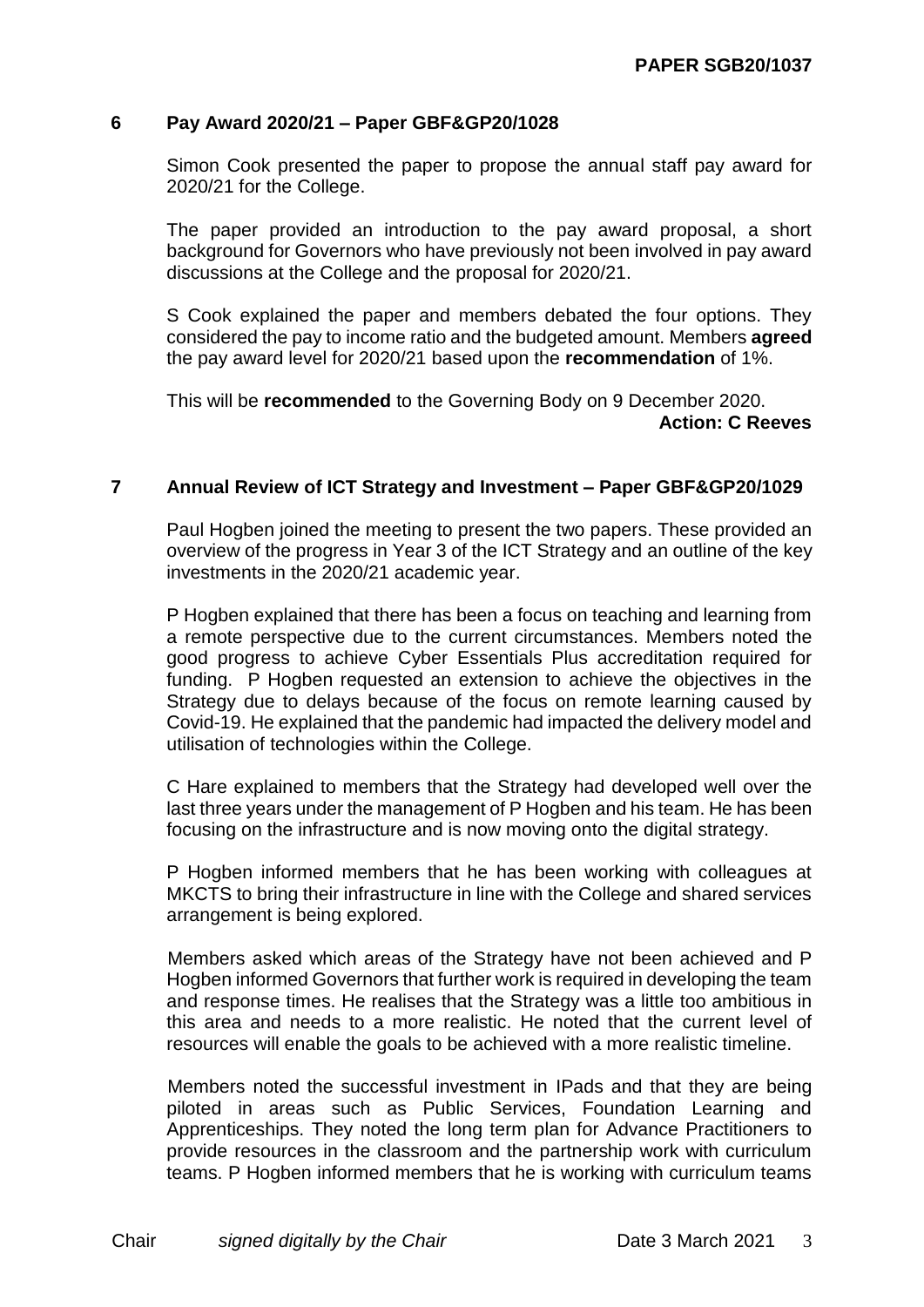to ensure he understands the needs of the students and work towards industry standards.

Members thanked P Hogben for the update and he left the meeting.

# **8 Digital Strategy**

Chris Hare gave members a verbal update on the current position.

Unfortunately the College has been unable to recruit a suitable Manager to take the Strategy forward and therefore other options are being explored to spread the investment and embed into the organisation. The options are considering how to utilise teaching and learning and how to run the operations of the business more efficiently. The delivery of these is being taken forward by the Executive. Members asked for comparators to other Colleges and were assured that several different approaches are being made from blended learning to complete digital delivery, depending on the cohort of students. Investment in the digital performance of the workforce is being made with support where required.

Members requested an update on the investment in IPads and C Hare reported an interesting exercise recognising multiple cohorts of students in need. The quick response of the College meant the IPads have made a positive impact on the students in receipt of them and the distribution is being piloted in additional areas such as Apprenticeships. Governors were assured that the devices are strictly controlled and managed by ICT. Overall this has been a successful investment.

Members thanked P Hogben and C Hare for the update and looked forward to further discussion.

# **9 Capital Plan 2020/21 – Paper GBF&GP20/1030**

Martin Peat informed the Committee of the forecast position and capital grant for the 2020/21 year.

He explained that the original approved capital budget had been updated for a latest forecast with the total expenditure to be in line with the budget.

The College has received an allocated capital grant of £1.2m which has a number of conditions attached. This included 25% match funding by the College, the fund can only to be used on remedial works and a strict deadline of 31 March 2021. He informed members that there is a real risk of not being able to meet this deadline for all of the identified projects.

The College is awaiting some clarification from the ESFA regarding the restrictions as some of the areas of the College which could be benefit from the fund, will not be accessible before the deadline.

Members thanked M Peat for the update.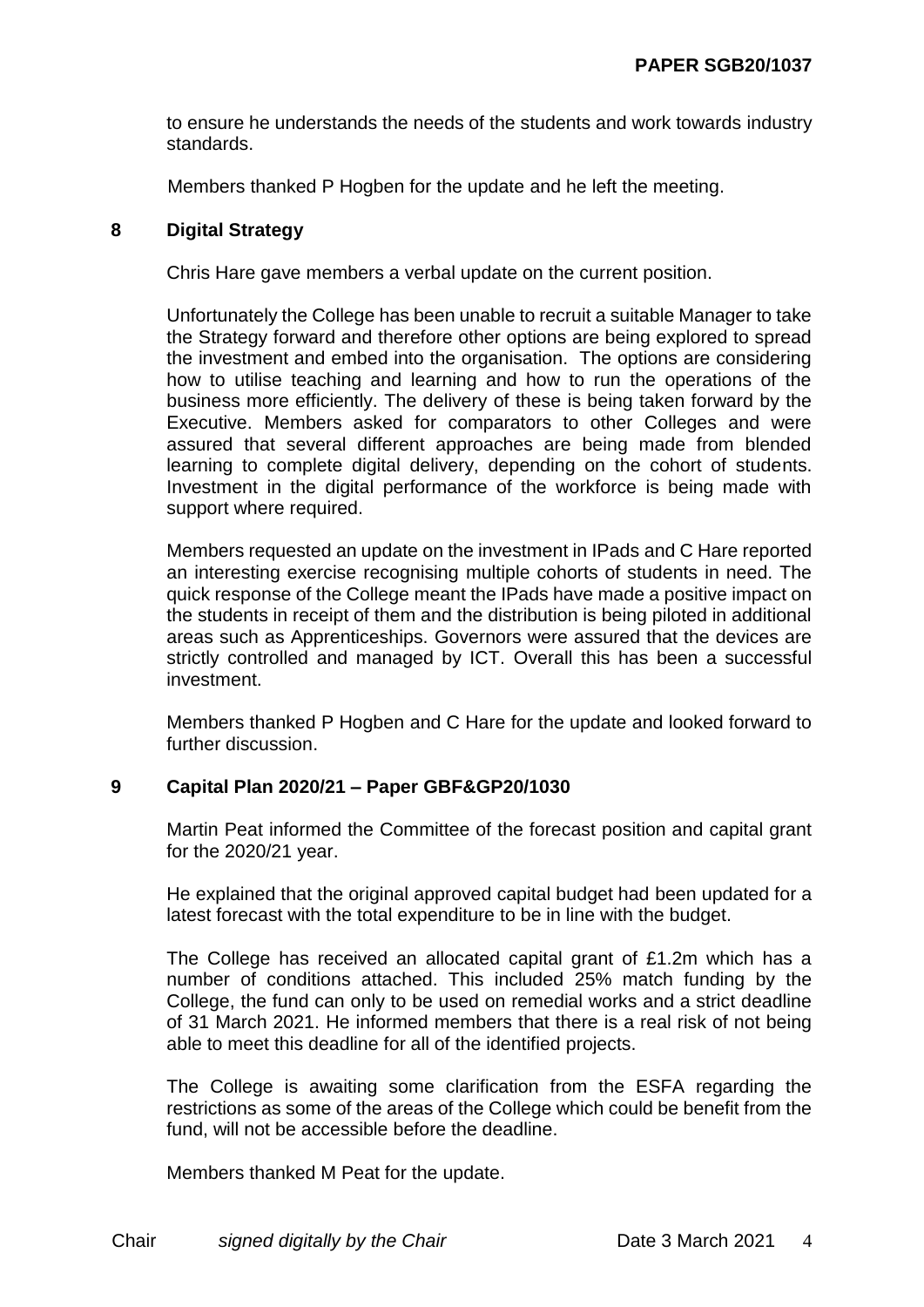# **10 Policies for approval:**

Martin Peat explained that there had been minor tracked changes to the policies which are presented for annual review and approval:

- Draft Tuition & Exam Fee Policy 2021/22 Paper GBF&GP20/1031. Minor changes – **approved**.
- Draft Apprenticeship Tuition & Exam Fee Policy 2021/22 Paper GBF&GP20/1032. Minor changes – **approved**.
- Treasury Policy 2021/22 Paper GBF&GP20/1033. The financial categories have been updated. Members agreed that a debate is required regarding bank ratings and possible investments. The policy was **approved** until this can be agreed.

# **Action: Committee**

 Procurement Policy 2021/22 - Paper GBF&GP20/1034. Minor changes – **approved**. It was noted that local businesses are prioritised in the policy but this needs to be made more explicit in the wording.

# **Action: M Peat**

# **Update from Standing Items:-**

# **11 HR Update including MLPs – GBF&GP20/1035**

Chris Hare introduced the update to members and highlighted the following:

- Turnover is currently 14.26% down from 17.77% when last reported. It was noted that this may be due to the current economic situation.
- Voluntary turnover is 11.75% which has reduced from 14.59% when last reported.
- The average days lost has increased from 6.90 days per person to 7.10.
- Exit interview responses remain above our target of 70% at 82.35%.
- A new interim Head of HE has been appointed and will be invited to the next meeting.

# **Action: Clerk**

Members thanked C Hare for the update and challenged MLP 1.4 regarding new starters being issued their employment contract within 5 working days of offer. C Hare reported that it has been difficult to stay on target whilst working remotely and the College is moving towards using the software 'DocuSign' to assist with this.

Members also challenged the number of mandatory training overall completion rates which have reduced to a range between 85.90% and 94.74%. They were assured that a review of the GDPR training is being undertaken to strengthen